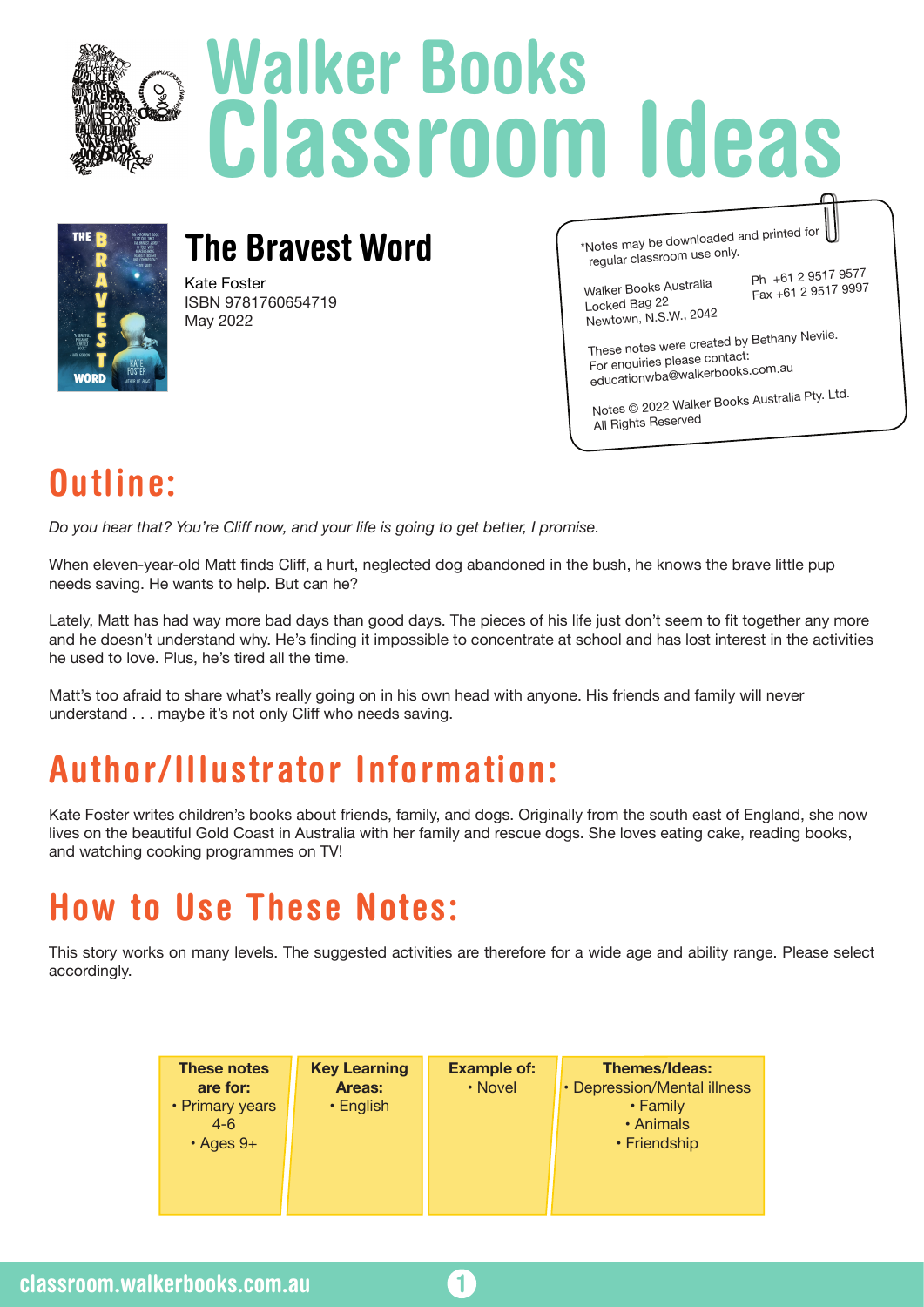

### **Before Reading:**

Before reading *The Bravest Word*, view the cover and title of the book. Identify the following:

- The title of the book
- The author
- The publisher
- The blurb

Based on the cover, what do you think this story is about? How do you think it will begin/end? Revisit your answer after reading the book – how close were your predictions to the actual novel?

# **Exploring the Text:**

What are the themes in this novel? As a class or in small groups identify and list the themes. Individually write a statement of belief about each theme.

Identify the orientation, complication and resolution of the story. Ask students to try to identify this structure in other books or movies. As a class, discuss how these narrative features give meaning to stories.

Find passages in the text that show Matt demonstrating or experiencing the following qualities and emotions.

- Compassion
- Courage/bravery
- Guilt
- Anger

Choose a chapter of the novel and analyse the author's use of language techniques such as simile (*"my heart like a drill in my chest"* p215), metaphor (*"Sucked from my brain by that same black hole which attacked last night"* p71), hyperbole (*"I already have the most achy legs in the whole of Queensland"* p25) alliteration (*"I glance at Dad, my eyes wide, pleading – pathetic probably"* p50), idiom (*"Butterflies swarm in my tummy"* p70), personification (*"Cliff lifts his head, face cocked to the side as if he's listening to Dad too"* p182), rhetorical questions (*"How could I have forgotten all this?"* p.62) and imagery (*"The sun still sits fairly low, a yellow-white haze stretching from its core across the blue sky"* p23).

Keep a "Vocab Journal" while reading the novel. Make a note of any words you come across that are unfamiliar and look up their meaning. Also keep track of any words or phrases that you particularly like and write a note next to each explaining why you like that word/phrase.

#### **Depression and Mental Health**

*"What problems do I really have to be annoyed about anyway?"* (page 145). Have a full class discussion on what depression is. Make sure to discuss how's it's different to 'feeling sad', and why there doesn't need to a particular event or trigger for depression. Some good resources to use are available from Headspace (https://headspace.org. au/explore-topics/supporting-a-young-person/depression/), Kids Helpline (https://kidshelpline.com.au/parents/issues/ depression-kids-and-teens) and Beyond Blue (https:// www.beyondblue.org.au/who-does-it-affect/children). Create a mind-map about depression, using what students have learnt from both *The Bravest Word* and from class discussion.

*"I've never heard of kids getting depression. It's an adult thing,"* (page 60). Headspace say "depression is one of the most common health issues for young people in Australia". Not just mental health – health generally. Beyond Blue say "half of all the mental health conditions we experience at some point in our lives will have started by age 14." Did you know this before reading *The Bravest Word*, or were your ideas on depression in young people more like Matt's? How does Matt's mother's incorrect assumptions around depression affect both Matt and his dad? Why is it important to increase awareness of depression in kids and young people?

In what ways does Matt's depression affect him? In turn, how does that affect his friends and family? Have a class discussion on mental illness and the options students can take if they or a friend is suffering, such as talk to parents, a teacher, counsellor, call Lifeline, etc.

A stigma is a "set of negative and often unfair beliefs that a society or group of people have about something," (https:// www.merriam-webster.com/dictionary/stigma). What stigma do we see around mental health in *The Bravest Word*? You could consider how Matt feels shame and embarrassment about not being the same as his 'old self,' or his concerns on how others will react. What are some ways we as a society can overcome the stigma around depression and mental illness?

Both Joseph and Matt's Dad have recently lost their fathers. How do they experience grief? How could you support someone in your class going through a loss of their own? How did Matt's dad and Joseph's experiences help them more easily identify and support what Matt was going through?

**2**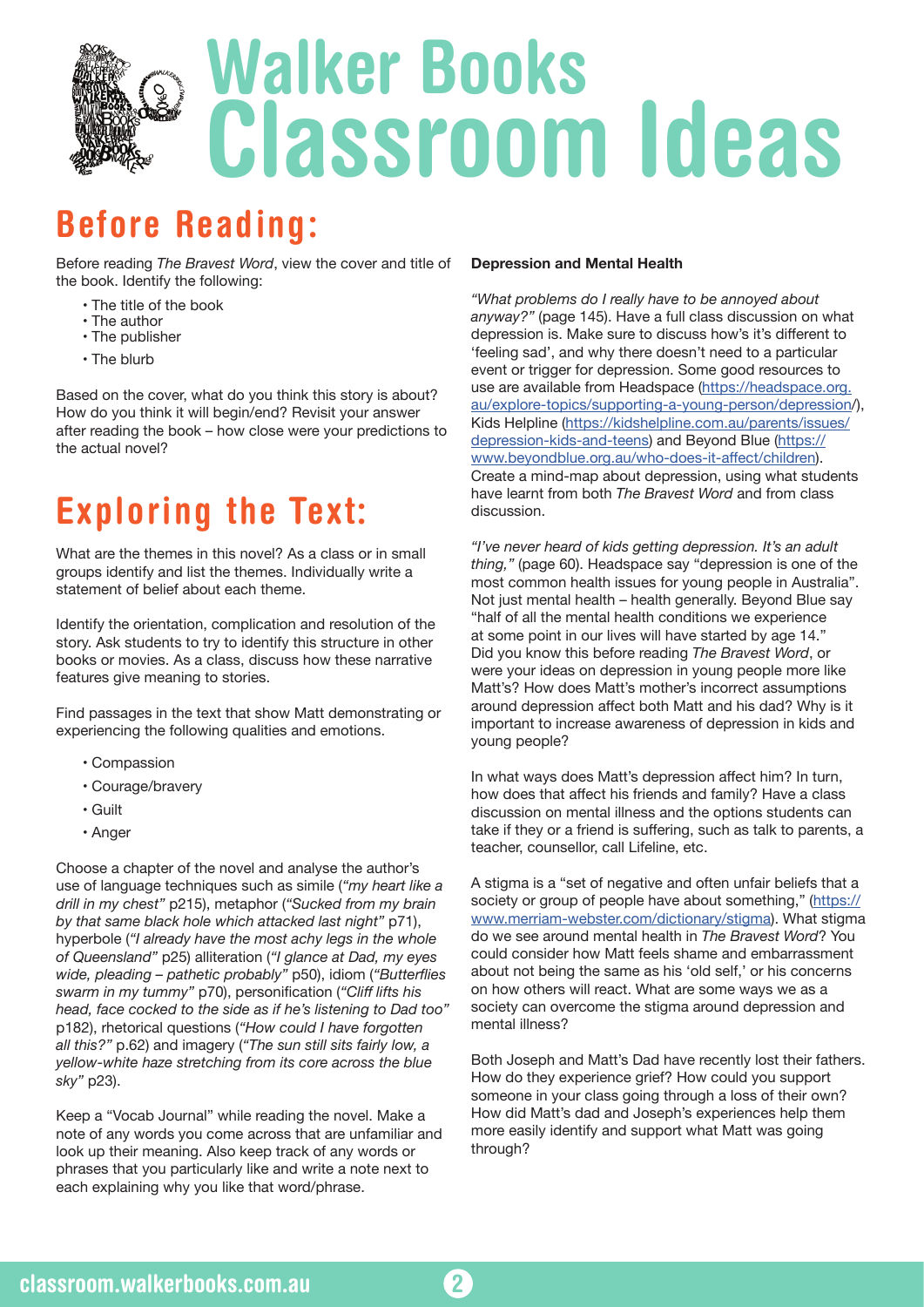# **Walker Books Classroom Ideas**

*"I'm such a burden on their lives. I'm a terrible, miserable son, a letdown on the football pitch, and I can't even be the one to offer an abandoned dog a new home. I'm useless"* (page 58). There are many moments in the book when Matt is very self-critical, and they can be upsetting to read. Have you ever had moments where you've felt like Matt? Do you think other young people around his age might be? What would you say to a friend who is feeling this way? Encourage students to repeat this activity whenever they are feeling uncomfortable and self-critical. This can be a private activity. How have Matt's feelings about himself changed by the end of the story?

*"I feel so powerless to do anything, to fight for what I want. Like at football yesterday. I didn't want to play, should have spoken up before the game, said I couldn't do it. But, even though I'm so afraid of what's going to happen every day of my life at the moment, I'm also scared of letting everyone down, of people being annoyed with me,"* (page 52). How does Matt's concern about what others may think of him his affect his actions? Do you ever get preoccupied with others' possible impressions of you? Why or why not? How do you manage this?

Discuss the title of the book, and Matt's conversation about asking for help with his dad on page 181. Do you think 'help' is a brave word? Why or why not? Is there a time in your life you've needed help, and found it challenging to ask for?

*The Bravest Word* is told in first person, from Matt's perspective. What insight did it give you into how Matt and other people who have depression might feel? How would The Bravest Word be different if it were told in third person?

*"No, I don't think I can talk to Dad. I'm worried about how he'll react if he knows all the things going on in my head, and then he too will be ashamed of me, like Mum. If she is. It's so hard to tell with her. And anyway, I don't really know how to describe what I'm feeling or put my finger on what's wrong exactly,"* (pages 25-26). Why might it sometimes be challenging for Matt to identify how he's feeling, and to communicate that to others? Do you ever find this difficult? As a group, discuss some things you could try to help express when you're feeling upset or overwhelmed. What expectations and pressures are being put on Matt? Be sure to consider his family, his friends and his teachers. How does this affect him? How has this changed by the end of the novel?

How does posting about Cliff on PicRoll help Matt express and process what he's feeling? What other coping strategies does Matt learn? You could consider the advice he receives from his dad, from Joseph, and from the psychologist. How could you use similar strategies if you were feeling like Matt?

In *The Bravest Word*, Matt has a positive experience with social media. Have a class discussion about some of the positive and negative aspects of social media and how it can affect mental health – and why Matt shouldn't have used a fake age to sign up!

In her author's note, Kate Foster talks about her own experiences with depression. How do you think Kate Foster has drawn on her personal experience in writing *The Bravest Word*? Be sure to consider not only the character of Matt, but also Kate Foster's own connection with dogs.

### **Friendship and Family**

**3**

What kinds of support do we see Matt get, including from friends, family and his psychologist? Think of times in your life when you have needed support (as a baby, at school, emotional support – e.g. physical, educational, and emotional). Think of examples when you might need support in the future (e.g. when you're old, when you're learning something new, or starting a new job; if you have an accident, or when you go through a challenging time). Think of examples when you have given support. What can be good and what can be bad about giving and receiving support? What kind of extra support do you need?

How did Matt's father's own experience with mental illness help him to better understand and support Matt?

How does Matt's mother see the world differently to Matt, or to his father? How does Matt's relationship with his mother change after he expresses how he's really feeling?

When Matt first tells us about Joseph, he says he's a bully. How does their friendship grow through the novel? Do you think the two of them will stay friends? Why or why not?

Matt calls himself "a useless friend" (page 181). Do you agree or disagree with his assessment of himself? Why or why not? What examples are there in the book to support your opinion?